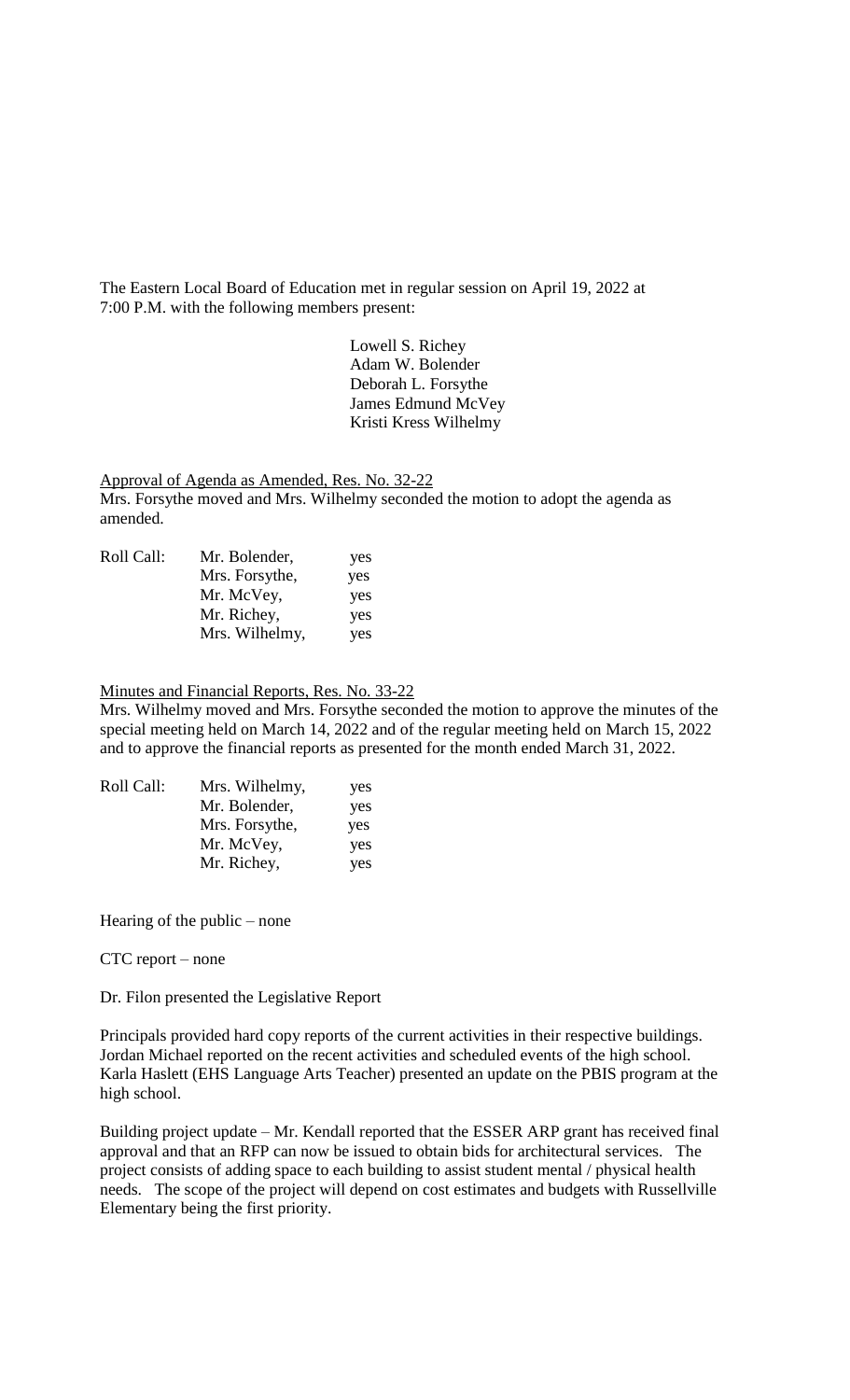### Approve 2022-2023 Pay Dates, Res. No. 34-22

Mrs. Forsythe made motion and Mr. Bolender seconded the motion to approve the 2022- 2023 pay dates as presented.

| Roll Call: | Mr. Richey,    | yes |
|------------|----------------|-----|
|            | Mrs. Wilhelmy, | yes |
|            | Mr. Bolender,  | yes |
|            | Mrs. Forsythe, | yes |
|            | Mr. McVey,     | yes |

## Letters of Resignation, Res. No.35-22

Mrs. Wilhelmy moved and Mrs. Forsythe seconded the motion to approve the resignation of Jeromie Phillips (District Maintenance) effective end of day April 1<sup>st</sup> and for the resignation of Varsity Volleyball Coach, Meaghan Malloy.

| Roll Call: | Mr. McVey,     | yes |
|------------|----------------|-----|
|            | Mr. Richey,    | yes |
|            | Mrs. Wilhelmy, | yes |
|            | Mr. Bolender,  | yes |
|            | Mrs. Forsythe, | yes |

#### Donations, Res. No. 36-22

Mrs. Forsythe moved and Mrs. Wilhelmy seconded the motion to accept donations from the RES PTO in the amount of \$13,900 for an electronic sign and \$3,466.49 from the Athletic Boosters for spring sports equipment.

| Roll Call: | Mrs. Forsythe, | yes |
|------------|----------------|-----|
|            | Mr. McVey,     | yes |
|            | Mr. Richey,    | yes |
|            | Mrs. Wilhelmy, | yes |
|            | Mr. Bolender,  | yes |
|            |                |     |

# Approve Propane Contract, Res. No. 37-22

Mr. Bolender made a motion and Mrs. Forsythe seconded the motion to approve a contract with Arrick's Propane for the period of April 1, 2022 through March 31, 2023 for propane at a cost of \$1.85 per gallon.

| Roll Call: | Mr. Bolender,  | yes |
|------------|----------------|-----|
|            | Mrs. Forsythe, | yes |
|            | Mr. McVey,     | yes |
|            | Mr. Richey,    | yes |
|            | Mrs. Wilhelmy, | yes |

## Candidates for Graduation, Res. No. 38-22

Mrs. Forsythe made a motion and Mrs. Wilhelmy seconded the motion to approve the list of candidates for graduation as presented.

| Roll Call: | Mrs. Wilhelmy, | yes |
|------------|----------------|-----|
|            | Mr. Bolender,  | yes |
|            | Mrs. Forsythe, | yes |
|            | Mr. McVey,     | yes |
|            | Mr. Richey,    | yes |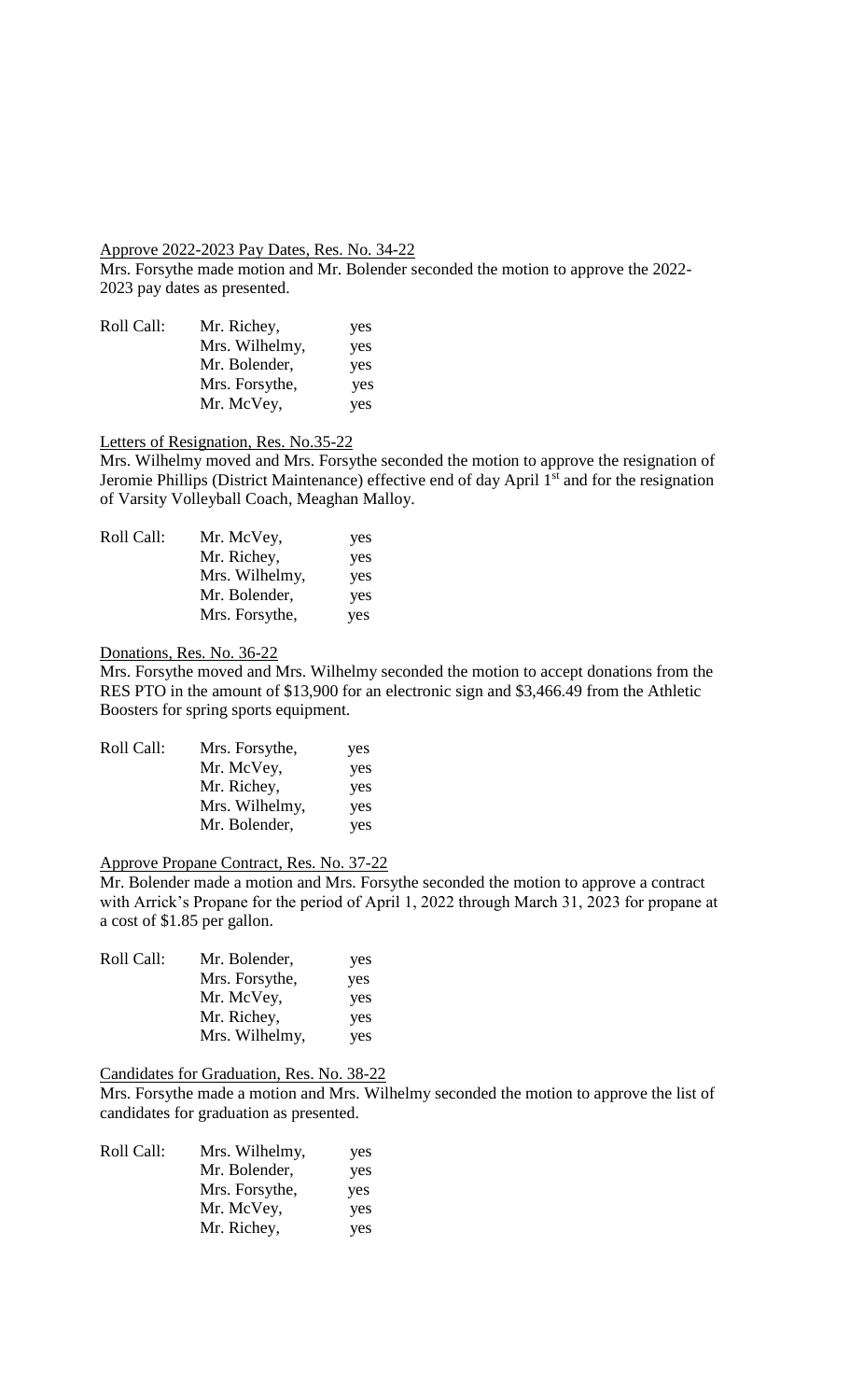Recommended Approval for EMS and EHS Free Breakfast for 2022-2023, Res. No. 39-22 Mrs. Forsythe moved and Mrs. Wilhelmy seconded the motion to approve free breakfast for the middle school and high school for the 2022-2023 school year.

| Roll Call: | Mr. Richey,    | no  |
|------------|----------------|-----|
|            | Mrs. Wilhelmy, | yes |
|            | Mr. Bolender,  | no  |
|            | Mrs. Forsythe, | yes |
|            | Mr. McVey,     | no  |

(motion fails)

Approval of Revised 2022-2023 School Calendar, Res. No. 40-22 Mrs. Forsythe made a motion and Mrs. Wilhelmy seconded the motion to approve the revision of the 2022-2023 school calendar as presented.

| Roll Call: | Mr. McVey,     | yes |
|------------|----------------|-----|
|            | Mr. Richey,    | yes |
|            | Mrs. Wilhelmy, | yes |
|            | Mr. Bolender,  | yes |
|            | Mrs. Forsythe, | yes |

Field Trip Requests, Res. No. 41-22

Mr. McVey moved and Mr. Bolender seconded the motion to approve the field trip requests as presented.

| Roll Call: | Mrs. Forsythe, | yes |
|------------|----------------|-----|
|            | Mr. McVey,     | yes |
|            | Mr. Richey,    | yes |
|            | Mrs. Wilhelmy, | yes |
|            | Mr. Bolender,  | yes |

Mrs. Forsythe moved and Mr. McVey seconded the motion to go into executive session to consider employment of personnel.

| Roll Call: All yes                |  |  |  |
|-----------------------------------|--|--|--|
| Executive Session: Time 7:59 P.M. |  |  |  |

Present:

Board Members: Mr. Richey, Mr. Bolender, Mrs. Forsythe, Mr. McVey and Mrs. Wilhelmy Superintendent: Mrs. Filon Treasurer: Mr. Kendall

Purpose: Listed in the motion above

Resume regular session. Time 8:42 P.M.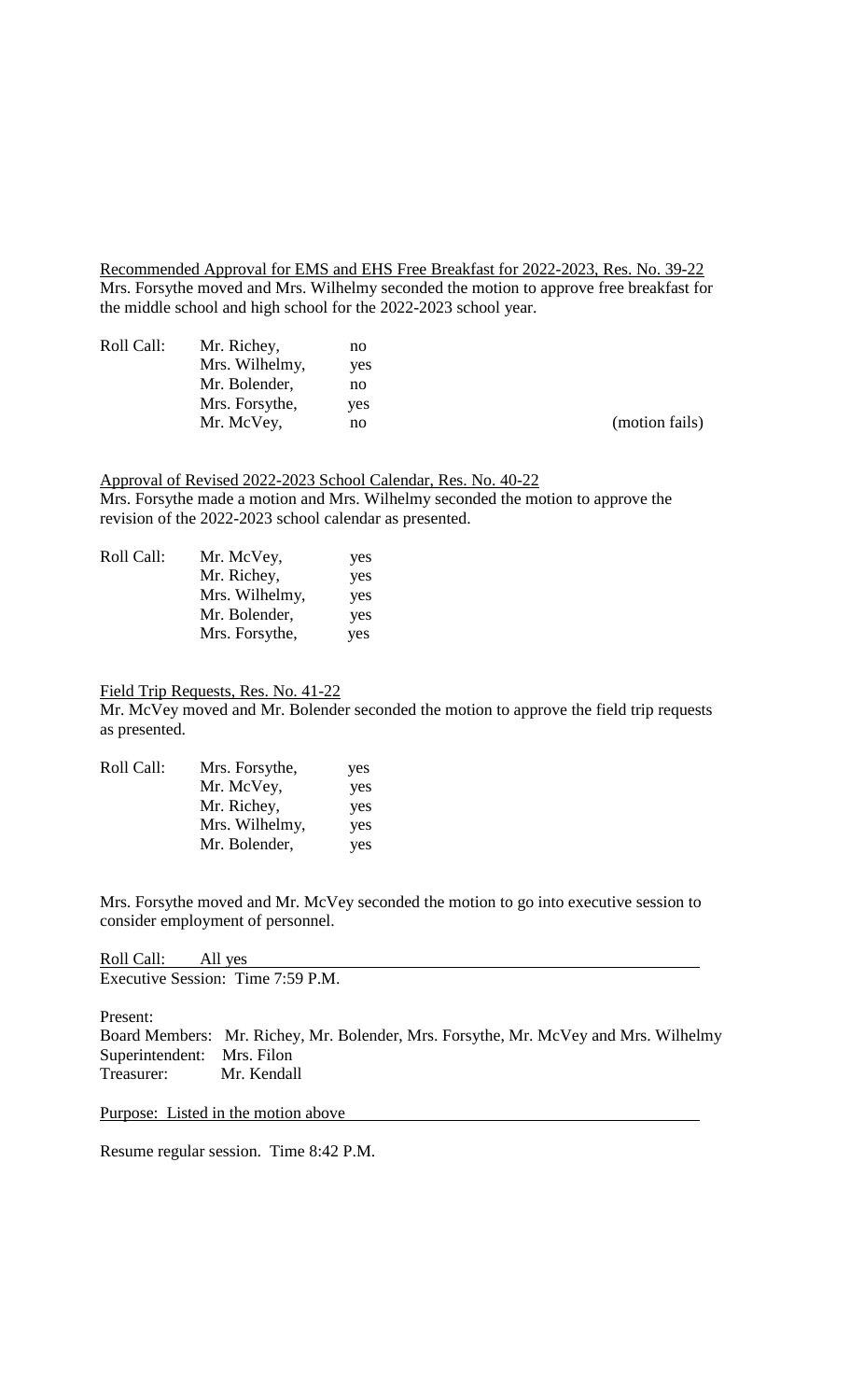#### Approval of Supplemental Contracts, Res. No. 42-22

Mrs. Wilhelmy moved and Mr. Bolender seconded the motion to approve the following supplemental contracts.

| <b>NAME</b>           | <b>POSITION</b>                      | <b>AMOUNT</b> |
|-----------------------|--------------------------------------|---------------|
| Sarica Lillie         | Flag Core                            | Per Schedule  |
| Amy Burgess           | <b>Band Volunteer</b>                | Volunteer     |
| Sierra Mitchell       | <b>Band Volunteer</b>                | Volunteer     |
| <b>Keenan Massey</b>  | <b>Band Volunteer</b>                | Volunteer     |
| Eli Williams          | <b>Band Volunteer</b>                | Volunteer     |
| Rochelle Kelch        | <b>WAVE</b> Coordinator              | \$7,000       |
| Jerod Jodrey          | <b>EHS and EMS Athletic Director</b> | Per Schedule  |
| Kevin Pickerill       | <b>Varsity Girls Basketball</b>      | Per Schedule  |
| Debbie Forsythe       | <b>HS Girls Assistant Coach</b>      | Volunteer     |
| <b>Ryan Dotson</b>    | <b>HS Girls Assistant Coach</b>      | Volunteer     |
| <b>Allison Malott</b> | <b>HS Girls Assistant Coach</b>      | Volunteer     |
| Emma Brown            | <b>HS Assistant Track Coach</b>      | Volunteer     |
| Roll Call:            | Mrs. Wilhelmy,<br>yes                |               |

| was can | TATIO, IT ITILOITII A | ັັ  |                                      |
|---------|-----------------------|-----|--------------------------------------|
|         | Mr. Bolender,         | ves |                                      |
|         | Mrs. Forsythe,        | ves | (except, abstain on Debbie Forsythe) |
|         | Mr. McVey,            | ves |                                      |
|         | Mr. Richey,           | yes |                                      |

Approval of Certified Contracts, Res. No. 43-22

Mrs. Michele R. Filon, local Superintendent, recommended the following certified contracts be granted per specifications.

| <b>NAME</b>            | <b>POSITION</b> | <b>CONTRACT TERM</b> | <b>SALARY</b> |
|------------------------|-----------------|----------------------|---------------|
| Kaylie Broughton       | Teacher         | 1 Year               | Per Schedule  |
| Morgan Johnson         | Teacher         | 1 Year               | Per Schedule  |
| Whitney Lovejoy        | Teacher         | 1 Year               | Per Schedule  |
| Megan MacIvor          | Teacher         | 1 Year               | Per Schedule  |
| Eryn Ruder             | Teacher         | 1 Year               | Per Schedule  |
| Stephanie Slack        | Teacher         | 1 Year               | Per Schedule  |
| Caitlyn Warner         | Teacher         | 1 Year               | Per Schedule  |
| <b>Ashley Deburger</b> | Teacher         | 2 Year               | Per Schedule  |
| Maggie Shepard         | Teacher         | 2 Year               | Per Schedule  |
| Heath Unger            | Teacher         | 2 Year               | Per Schedule  |
| Summer Wilber          | Teacher         | 2 Year               | Per Schedule  |
| Tim Hoagland           | Teacher         | 5 Year               | Per Schedule  |
| Kelly Murphy           | Teacher         | 5 Year               | Per Schedule  |
| Valarie Krentz         | Teacher         | Continuing           | Per Schedule  |

Mrs. Wilhelmy made a motion and Mr. Bolender seconded the motion to approve the contracts as recommended.

| Roll Call: | Mr. Richey,    | yes |
|------------|----------------|-----|
|            | Mrs. Wilhelmy, | yes |
|            | Mr. Bolender,  | yes |
|            | Mrs. Forsythe, | yes |
|            | Mr. McVey,     | yes |